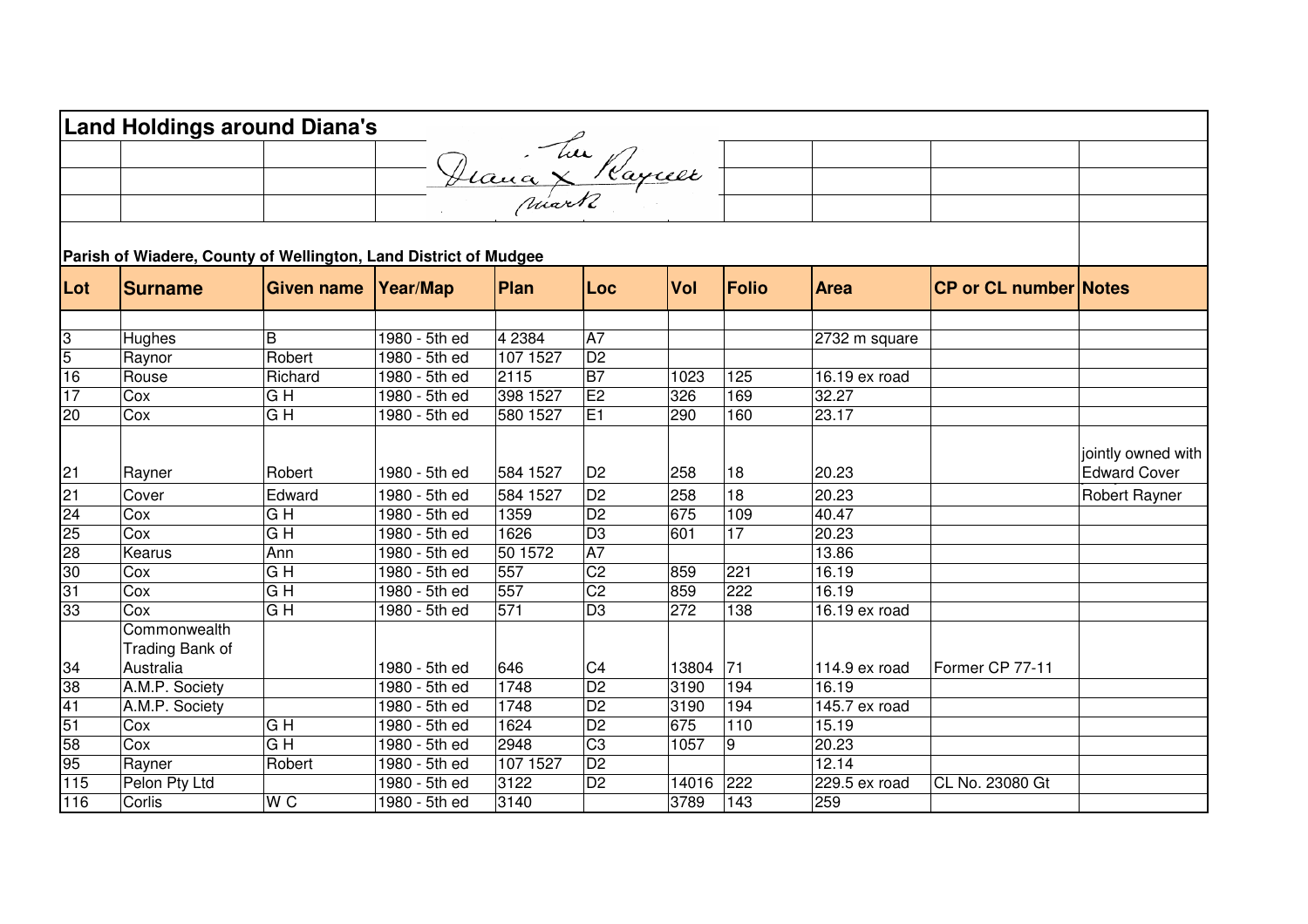| 117 | Raynor              | $\overline{\mathsf{S} \mathsf{R}}$ | 1980 - 5th ed | 3141     | B <sub>3</sub>  |                 |                 | 259                   | CL No. 23455    |                    |
|-----|---------------------|------------------------------------|---------------|----------|-----------------|-----------------|-----------------|-----------------------|-----------------|--------------------|
|     |                     |                                    |               |          |                 |                 |                 |                       |                 |                    |
|     | The Australian      |                                    |               |          |                 |                 |                 |                       |                 |                    |
|     | <b>Bank</b> of      |                                    |               |          |                 |                 |                 |                       |                 |                    |
| 119 | Commonwealth Ltd    |                                    | 1980 - 5th ed | 3182     | B <sub>5</sub>  | 3957            | 54              | 87.41 ex road         |                 |                    |
| 120 | Raynor              | Jane                               | 1980 - 5th ed | 3192R    | A <sub>5</sub>  |                 |                 | 250.9 ex road         | 23975           |                    |
| 121 | Pelon Pty Ltd       |                                    | 1980 - 5th ed | 3347     | $\overline{D2}$ | 14003           | $\frac{143}{ }$ | 119.9                 | CL No. 26211 Gt |                    |
| 123 | Cover               | Edward                             | 1980 - 5th ed | 21 1527  | $\overline{D2}$ |                 |                 | 12.85                 |                 |                    |
| 126 | Cox                 | G H                                | 1980 - 5th ed | 421 1527 | $\overline{D4}$ | 58              | 220             | 20.23 ex road         |                 |                    |
| 127 | Cox                 | G H                                | 1980 - 5th ed | 451 1527 | E2              | $\overline{58}$ | 68              | 20.23 ex road         |                 |                    |
|     |                     |                                    |               |          |                 |                 |                 |                       |                 | jointly owned with |
| 128 | <b>McK</b>          | А                                  | 1980 - 5th ed | 3957     | D <sub>3</sub>  | 1545            | 77              | 32.07 ex road         |                 | VD Cox             |
|     |                     |                                    |               |          |                 |                 |                 |                       |                 | jointly owned with |
| 128 | Cox                 | VD                                 | 1980 - 5th ed | 3957     | D <sub>3</sub>  | 1545            | 77              | 32.07 ex road         |                 | A McK              |
| 129 | Rouse               | M <sub>H</sub>                     | 1980 - 5th ed | 4391     | <b>B6</b>       | 2042            | 89              | 28.13                 |                 |                    |
|     |                     |                                    |               |          |                 |                 |                 |                       |                 |                    |
| 105 | A.M.L. & F. Co. Ltd |                                    | 1980 - 5th ed | 3053     | D <sub>4</sub>  | 3809            | 30              | 129. ex road          |                 |                    |
|     | Commonwealth        |                                    |               |          |                 |                 |                 |                       |                 |                    |
|     | Trading Bank of     |                                    |               |          |                 |                 |                 |                       |                 |                    |
| 106 | Australia           |                                    | 1980 - 5th ed | 3054     | D <sub>3</sub>  | 12518 11        |                 | 388.5 ex road         | former CP 50-4  |                    |
|     |                     |                                    |               |          |                 |                 |                 | W3192.209 644.3 ac ex |                 | March 16 Confd.    |
| 120 | Rayner              | Jane                               | 1914 - 3rd ed |          |                 |                 |                 | road                  | CL 93.18        | No. 23975          |
|     |                     |                                    |               |          |                 |                 | W3182.708       |                       |                 |                    |
| 119 | Rayner              | Jane                               | 1914 - 3rd ed |          |                 |                 |                 | 216 ac ex rds         | CP 93.20        | Mar-16             |
|     |                     | Reginald                           |               |          |                 |                 |                 |                       |                 |                    |
| 56  | Cox                 | Belmore                            | 1914 - 3rd ed |          |                 |                 |                 |                       |                 |                    |
| 35  | Cox                 | $\overline{G}$ H                   | 1914 - 3rd ed |          |                 |                 |                 |                       |                 |                    |
| 34  | Cox                 | $G$ H                              | 1914 - 3rd ed |          |                 |                 |                 |                       |                 |                    |
| 126 | Cox                 | $G$ H                              | 1914 - 3rd ed |          |                 |                 |                 |                       |                 |                    |
| 33  | Cox                 | G H                                | 1914 - 3rd ed |          |                 |                 |                 |                       |                 |                    |
| 25  | Cox                 | G H                                | 1914 - 3rd ed |          |                 |                 |                 |                       |                 |                    |
| 117 | Rayner              | S <sub>R</sub>                     | 1914 - 3rd ed |          |                 |                 |                 |                       |                 |                    |
| 116 | Rayner              | $\overline{\text{S} \text{R}}$     | 1914 - 3rd ed |          |                 |                 |                 |                       |                 |                    |
| 124 | Cox                 | $\overline{G}$ H                   | 1914 - 3rd ed |          |                 |                 |                 |                       |                 |                    |
| 58  | Cox                 | $\overline{G}$ H                   | 1914 - 3rd ed |          |                 |                 |                 |                       |                 |                    |
| 17  | Cox                 | $\overline{G}$ H                   | 1914 - 3rd ed |          |                 |                 |                 |                       |                 |                    |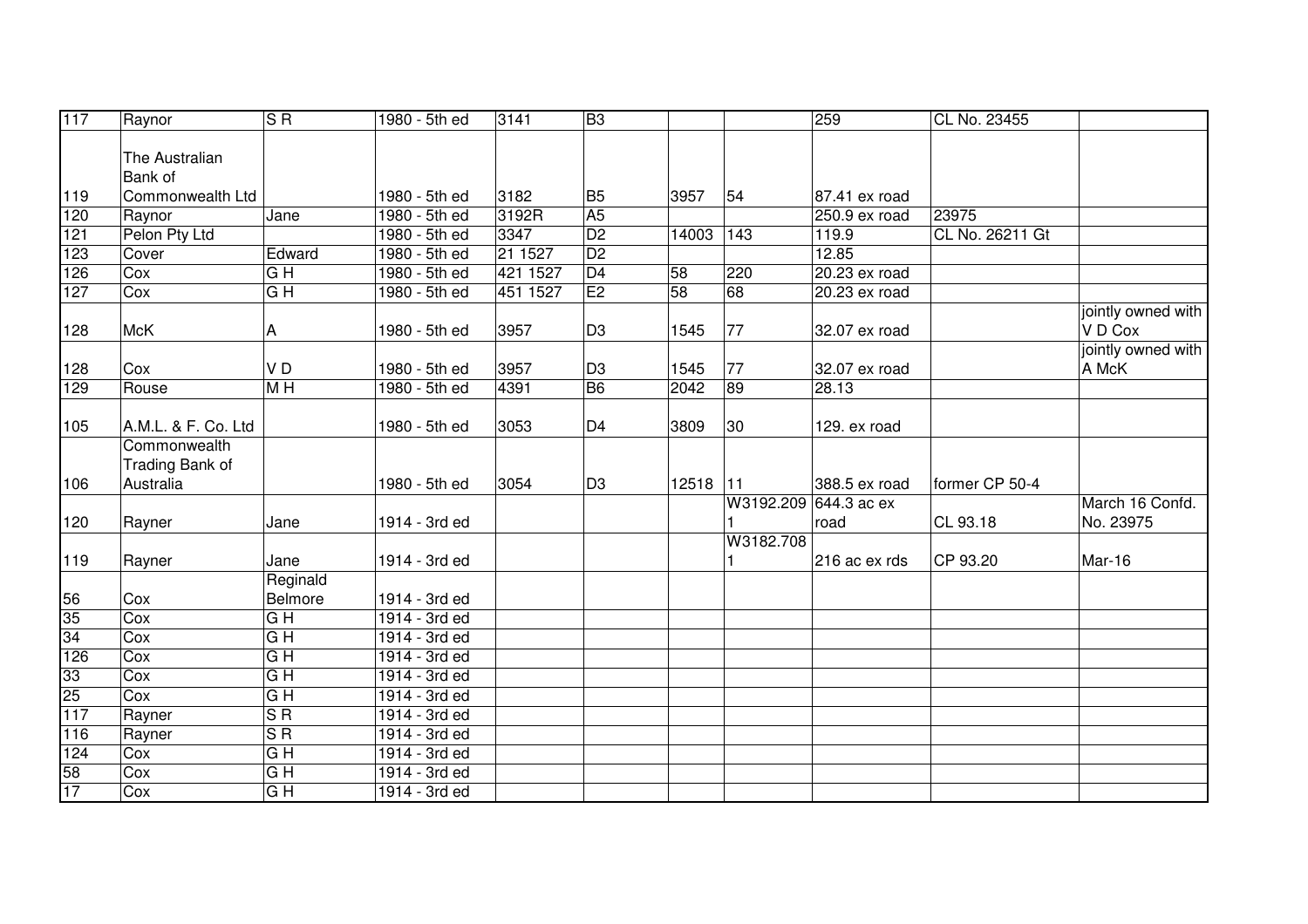| 127                                        | Cox           | G H              | 1914 - 3rd ed   |                |                 |                  |                     |
|--------------------------------------------|---------------|------------------|-----------------|----------------|-----------------|------------------|---------------------|
| 20                                         | Cox           | G <sub>H</sub>   | 1914 - 3rd ed   |                |                 |                  |                     |
| $\begin{array}{c}\n 28 \\ 30\n\end{array}$ | Cox           | G <sub>H</sub>   | 1914 - 3rd ed   |                |                 |                  |                     |
|                                            | Cox           | G <sub>H</sub>   | 1914 - 3rd ed   |                |                 |                  |                     |
| 31                                         | Cox           | G H              | 1914 - 3rd ed   |                |                 |                  |                     |
| 128                                        | Cox           | $\overline{G}$ H | 1914 - 3rd ed   |                |                 |                  |                     |
|                                            |               | Shedrick         |                 | W.3141.20      |                 |                  | May 19, Confd.      |
| 117                                        | Rayner        | Robert           | 1914 - 3rd ed   | 21             | 640 ac          | CL 92.41         | 23455               |
|                                            |               | <b>Shedrick</b>  |                 | W.3140.20      |                 |                  |                     |
| 116                                        | Rayner        | Robert           | 1914 - 3rd ed   | 91             | 640 ac          | CP 92.50         | <b>May-19</b>       |
|                                            |               |                  |                 | W.3347.20      |                 |                  | May 18, Confd.      |
| 121                                        | Raynor        | Diana            | 1914 - 3rd ed   | 3              | 296.1.0         | <b>CL 94</b>     | 26211               |
|                                            |               |                  |                 | W.3122.80      |                 |                  | May, Confd.         |
| 115                                        | Raynor        | Diana            | 1914 - 3rd ed   | 91             | 583.3.0 ex road | CL 92.4          | 23080               |
|                                            |               |                  |                 | W.1748.80      |                 |                  |                     |
| 41                                         | Raynor        | Diana            | 1914 - 3rd ed   | 91             | 360 ac ex road  | Part of CP 85.14 | Confd.29.9.85       |
| 38                                         | Raynor        | Diana            | 1914 - 3rd ed   | W.8379?        | 40ac            | Part of CP 85.14 | Confd.29.9.85       |
|                                            |               |                  |                 |                |                 |                  |                     |
|                                            |               |                  |                 | W.584.152      |                 |                  | jointly owned with  |
| 21                                         | Raynor        | Robert           | 1914 - 3rd ed   | 7              | 50 ac           | CP 65.1813       | <b>Edward Cover</b> |
|                                            |               |                  |                 |                |                 |                  |                     |
|                                            |               |                  |                 | W.584.152      |                 |                  | jointly owned with  |
|                                            | Cover         | Edward           | 1914 - 3rd ed   | $\overline{7}$ | 50 ac           | CP 65.1813       | Robert Raynor       |
| $\frac{21}{5}$                             | Raynor        | Robert           | 1914 - 3rd ed   | illegible      | 30ac            |                  |                     |
| 95                                         | Raynor        | Robert           | 1914 - 3rd ed   | W.81.1587      | 30ac            |                  |                     |
| 123                                        | Cover         | Edward           | 1914 - 3rd ed   |                |                 |                  |                     |
| 28                                         | Hearns        | Ann              | 1914 - 3rd ed   |                |                 |                  |                     |
| 129                                        | Rouse         | Mary H           | 1914 - 3rd ed   |                |                 |                  |                     |
|                                            |               | <b>Bridget</b>   |                 |                |                 |                  |                     |
| 105                                        | <b>Butler</b> | Caroline         | 1914 - 3rd ed   |                |                 |                  |                     |
|                                            |               | <b>Bridget</b>   |                 |                |                 |                  |                     |
| 106                                        | <b>Butler</b> | Caroline         | 1914 - 3rd ed   |                |                 |                  |                     |
| 120                                        | Raynor        | Jane             | 1938 - 4th ed   |                |                 |                  |                     |
| 35                                         | Cox           | G H              | 1938 - 4th ed   |                |                 |                  |                     |
| 33                                         | Cox           | $\overline{G}$ H | 1938 - 4th ed   |                |                 |                  |                     |
| 126                                        | Cox           | G H              | $1938 - 4th$ ed |                |                 |                  |                     |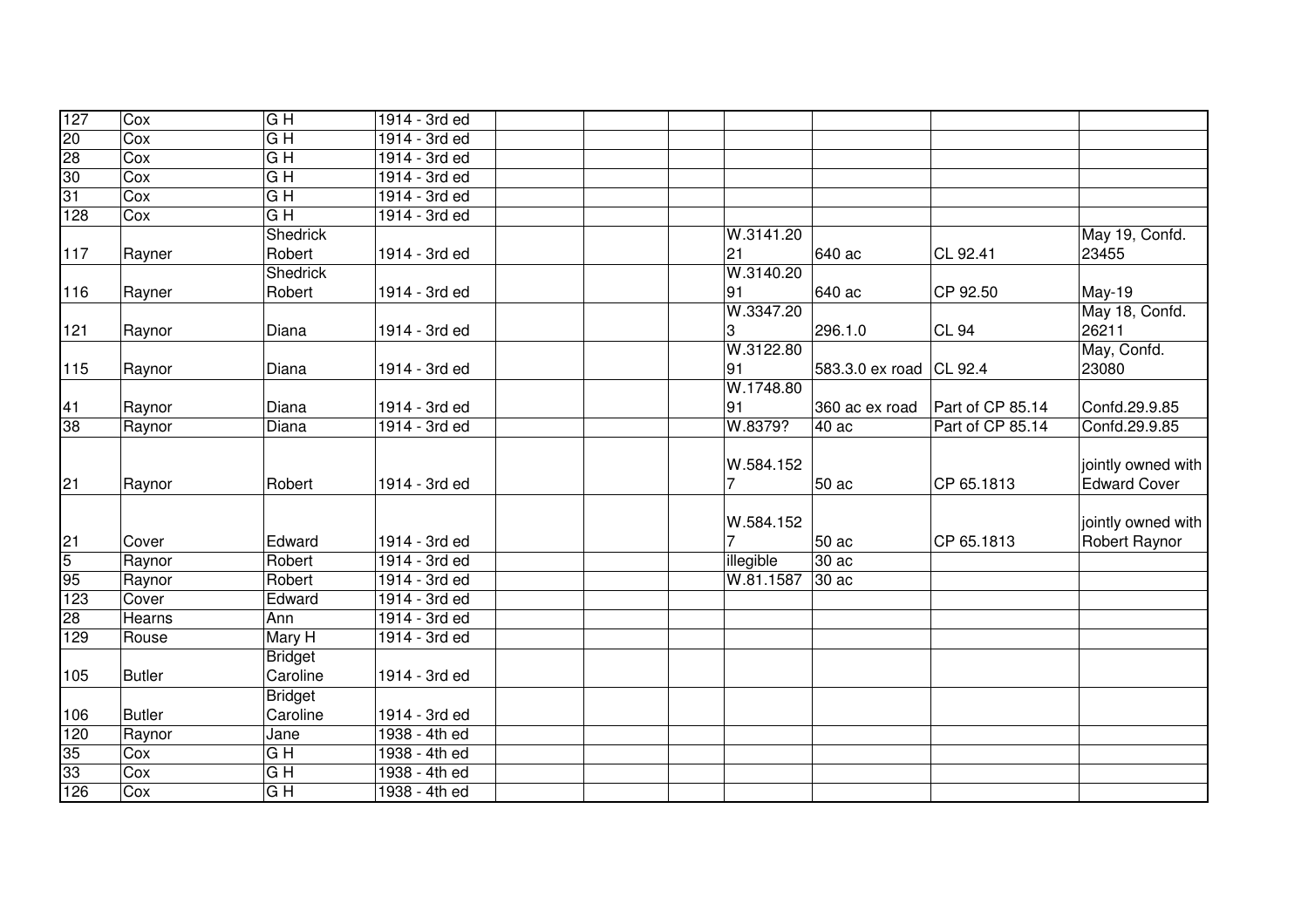| 25              | Cox           | G H              | 1938 - 4th ed   |                                           |
|-----------------|---------------|------------------|-----------------|-------------------------------------------|
| 24              | Cox           | $G$ H            | 1938 - 4th ed   |                                           |
| 31              | Cox           | G H              | 1938 - 4th ed   |                                           |
| 30              | Cox           | $G$ H            | 1938 - 4th ed   |                                           |
| 28              | Cox           | $G$ H            | 1938 - 4th ed   |                                           |
| $\overline{20}$ | Cox           | G H              | 1938 - 4th ed   |                                           |
| 127             | Cox           | G <sub>H</sub>   | 1938 - 4th ed   | "Waterloo"                                |
| 17              | Cox           | $G$ H            | 1938 - 4th ed   |                                           |
| 58              | Cox           | G H              | 1938 - 4th ed   |                                           |
| 51              | Cox           | $\overline{G}$ H | 1938 - 4th ed   |                                           |
| 123             | Cover         | Edward           | 1938 - 4th ed   |                                           |
| 21              | Cover         | Edward           | 1938 - 4th ed   | jointly owned with<br>Robert Rayner       |
| 21              | Rayner        | Robert           | 1938 - 4th ed   | jointly owned with<br><b>Edward Cover</b> |
| 95              | Rayner        | Robert           | 1938 - 4th ed   |                                           |
| $\overline{5}$  | Rayner        | Robert           | 1938 - 4th ed   |                                           |
|                 |               | <b>Shedrick</b>  |                 |                                           |
| 117             | Rayner        | Robert           | 1938 - 4th ed   |                                           |
| 121             | Rayner        | Diana            | 1938 - 4th ed   |                                           |
| 115             | Rayner        | Diana            | 1938 - 4th ed   |                                           |
| 93              | Rouse         | George           | 1938 - 4th ed   | "Piambong"                                |
| $\overline{28}$ | Kearns        | Ann              | 1938 - 4th ed   |                                           |
| 129             | Rouse         | Mary H           | 1938 - 4th ed   |                                           |
|                 |               | <b>Bridget</b>   |                 |                                           |
| 106             | <b>Butler</b> | Caroline         | 1938 - 4th ed   |                                           |
| 20              | Cox           | G H              | 1884 - 1st ed   |                                           |
| 197             | Cox           | $G$ H            | $1884 - 1st$ ed |                                           |
| 222             | Cox           | G <sub>H</sub>   | 1884 - 1st ed   |                                           |
| 51              | Cox           | G H              | $1884 - 1st$ ed |                                           |
| 229             | Cox           | $\overline{G}$ H | $1884 - 1st$ ed |                                           |